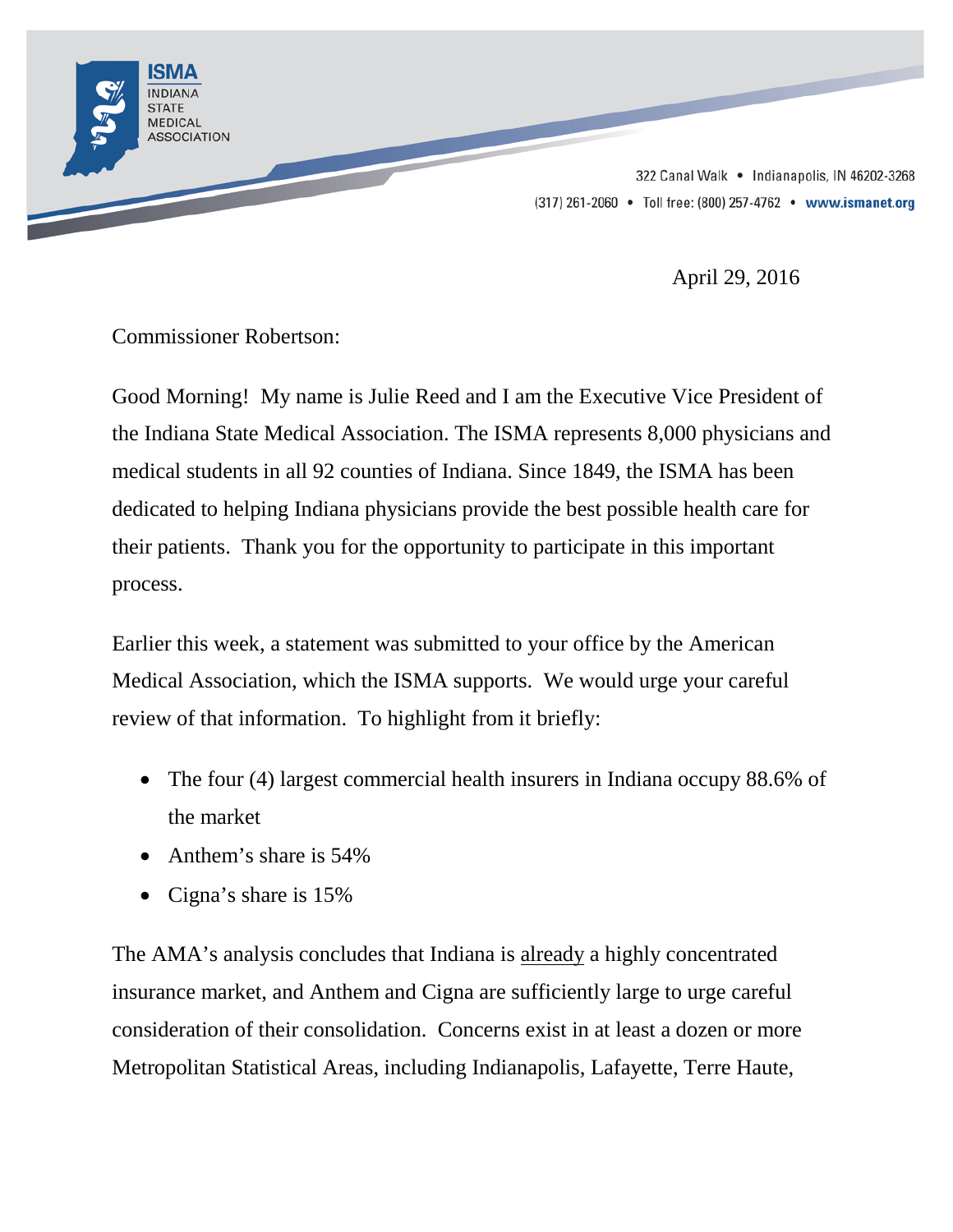Kokomo, Anderson, Gary, Evansville, Ft. Wayne, Michigan City-LaPorte, Elkhart-Goshen, Muncie, South Bend-Mishawaka, and Bloomington.

In light of this, we have significant concerns this acquisition could substantially lessen competition throughout the state of Indiana.

The ISMA believes an insurance consolidation would be harmful to Hoosiers by reducing access, quality and affordability of their care. History has demonstrated that mergers do not result in lower premiums. In fact, there is growing evidence that greater consolidation leads to price increases. Additionally, reduced competition can be expected to reduce health plan quality and narrow networks.

Finally, as the power to buy physician services increases, reimbursements decrease, potentially resulting in diminished physician service and quality of care. All of this means reduced options for consumers with fewer affordable choices.

In short, competition benefits consumers.

Physicians do not believe – as insurers claim - that the mergers are necessary to gain efficiencies in areas such as innovative payment programs and care management strategies to benefit patients. We DO believe, though, that a postacquisition insurance company will seek to cut costs and consolidate resources, and that patients' access to health care will be greatly hindered by the resulting reduction in administrative capacity and resources.

The ISMA surveyed our practicing physician members and those survey results clearly illustrate physician concerns about the acquisition.

• 87% believe the merger would likely lead to narrower physician networks, which in turn will reduce patient access to care.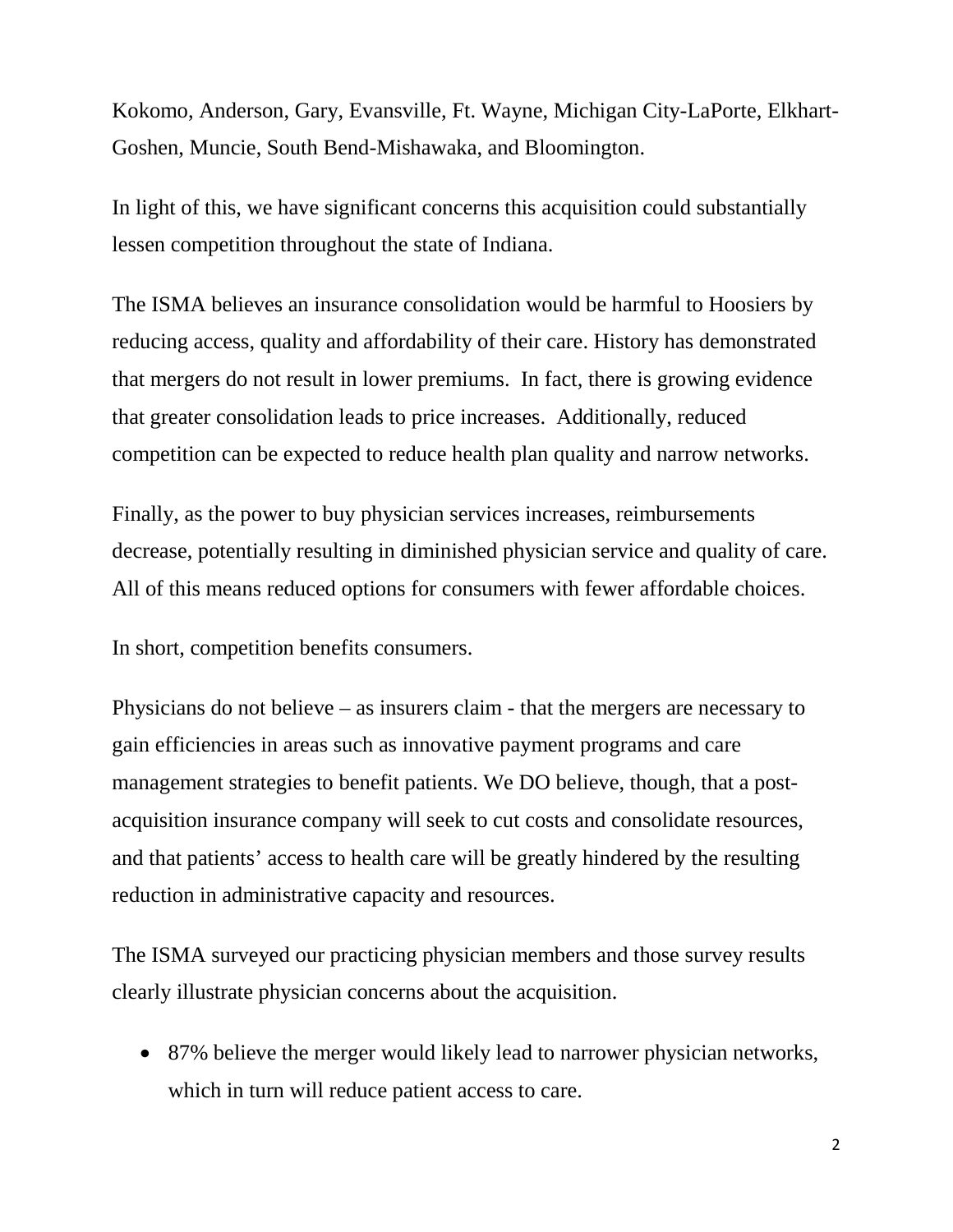- 78% report they would likely be pressured *not* to engage in aggressive patient advocacy as a result of the merger
- 92% are confident that these mergers will give insurers more influence over physicians' clinical and business practices with little or no recourse for physicians, and that physicians will be forced to cut costs so deeply that there would be a degradation in their ability to provide the care their patients need and value. "Take it or leave it" contracts will just get more pervasive.

Why is physician perception so important? Nearly half of Indiana's practicing physicians are over age 50. That is the age at which many physicians start considering reducing their patient care activities. As those physicians face greater pressures in their practices, they are further incentivized to transition into inactive status – they stop practicing medicine. They are, after all, business owners, too.

This was borne out through our physician survey results, where they said if the Anthem-Cigna merger occurred:

- 16% would retire from active practice
- 25% would need to close their practice and
- 15% would move their practice to a more competitive reimbursement market

This acquisition should also be considered in light of Indiana's existing health care industry challenges. One such challenge is the physician shortage, particularly in primary care. Nationally, there are 90 primary care physicians per 100,000 people. In Indiana, there are only 53 primary care physicians per 100,000 people, ranking us  $38<sup>th</sup>$  in the country.

We know that approximately half of students who attend medical school in Indiana stay in Indiana, and that if they do their residency training here, that number goes